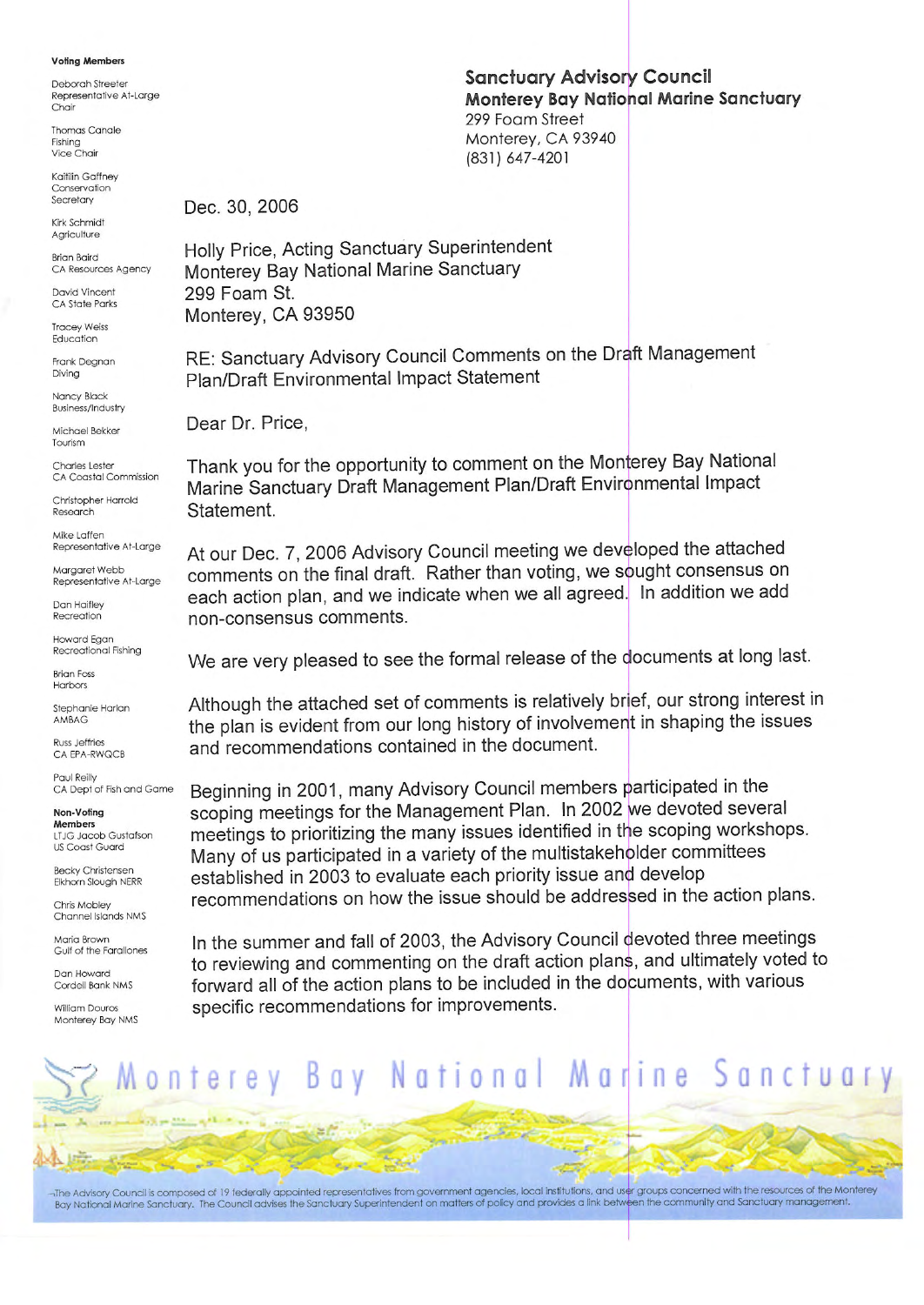We are proud of our role in helping to bring this effort to fruition--it is important blueprint for our future efforts.

We also know that this plan document is only as valuable as the work that actually gets done to carry it out--most of which still lies ahead. We trust that NOAA will provide adequate funding and staffing to carry out the work, in collaboration with many sanctuary partners.

Respectfully,

Deborh Streetur

Deborah Streeter, Chair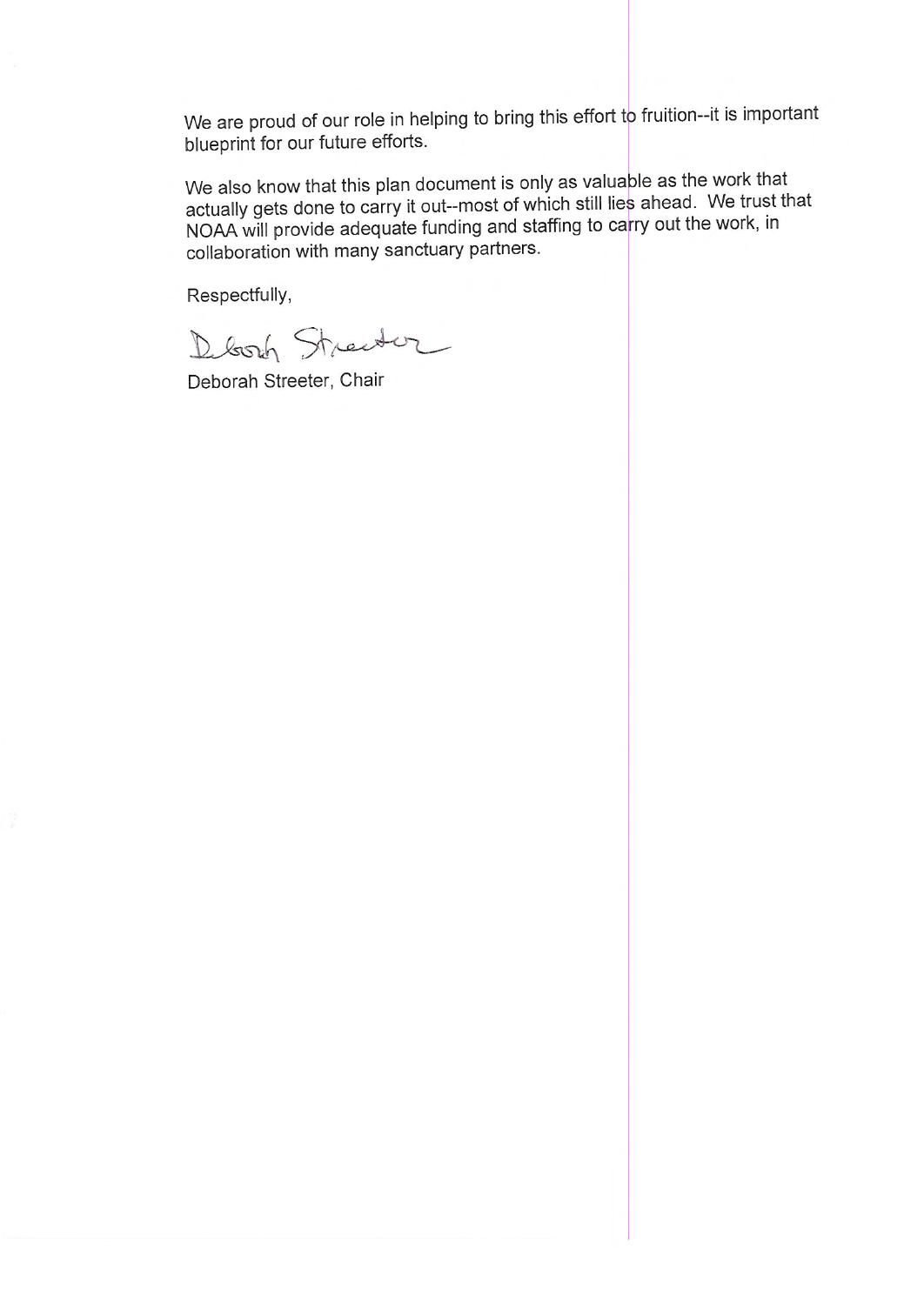# **Monterey Bay National Marine Sanctuary Sanctuary Advisory Council Comments on the Sanctuary's Draft Management Plan / DEIS December 15, 2006**

The following pages provide numbered comments that Sanctuary Advisory Council representatives provided on the sanctuary's Draft Management Plan / Draft Environmental Impact Statement (DMP/DEIS) during the December 15, 2006 Advisory Council meeting. A meeting attendance record is included at the end of this attachment and shows which Advisory Council representatives were present at the time the Advisory Council passed a motion to submit these comments to Holly Price (Acting Sanctuary Superintendent). Regarding the format, comments are listed by Action Plan or Regulation with consensus comments listed first, then comments by one or more individual members listed below as "non-consensus" comment.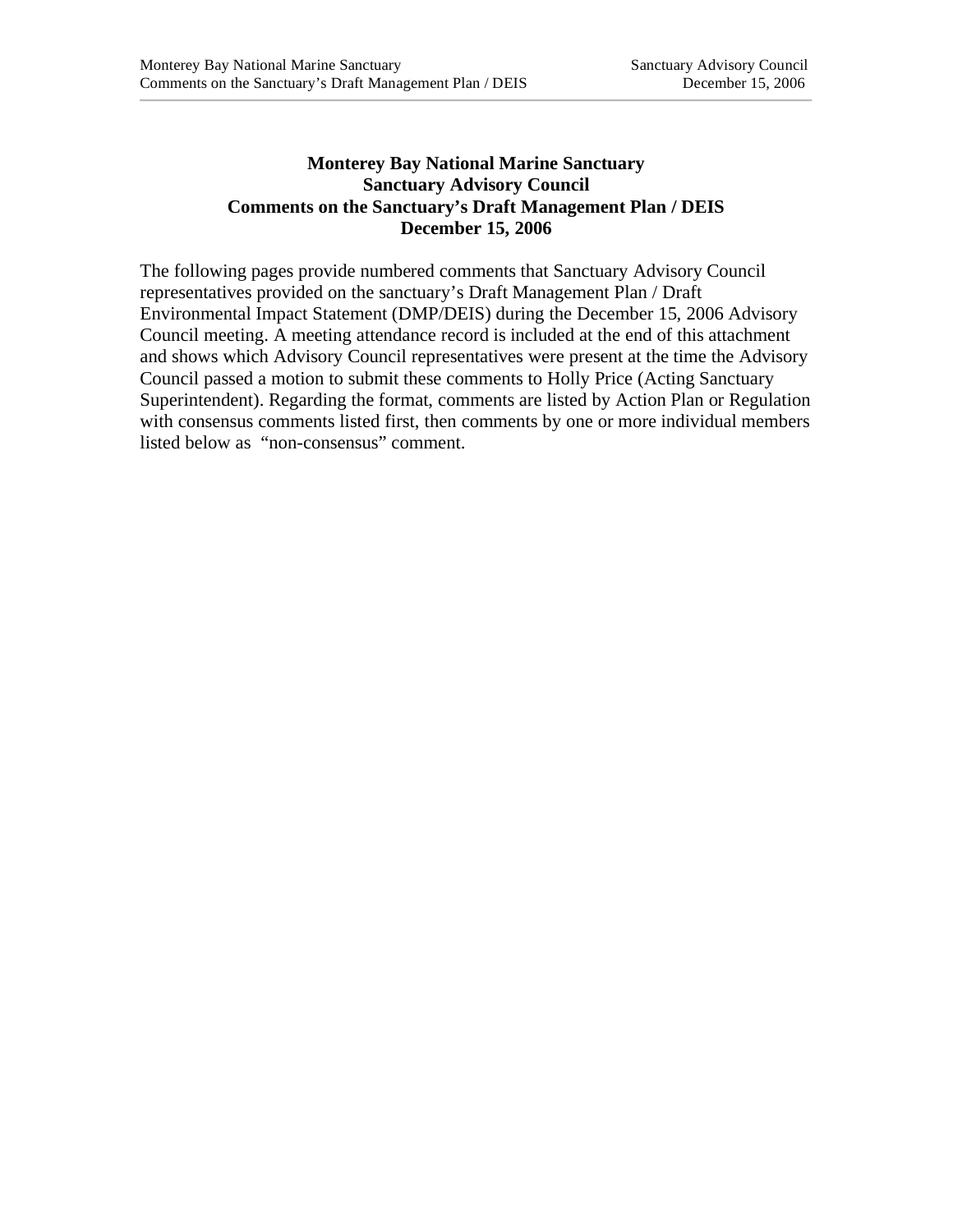The SAC supports the following plans as currently written:

- **Emerging Issues**
- **Operations and Administration**
- **Performance Evaluation**
- **Fishing Related Education and Research**
- **Interpretive Facilities**
- **Ocean Literacy**
- **Beach Closures**
- **Water Quality Protection Program**
- **Marine Mammals Seabirds & Turtles**
- **SIMoN**
- **Tidepools**
- **Big Sur Coastal Ecosystem**
- **Cross cutting** 
	- o **Admin and ops**
	- o **Community Outreach**
	- o **Ecosystem Monitoring**
	- o **Maritime Heritage**
	- o **Northern Management Area Transition**

# **Davidson Seamount**

Consensus comments:

The SAC supports inclusion of Davidson Seamount in the MBNMS as proposed in the Management Plan, the Draft Environmental Impact Statement, and the proposed Regulations

Non-consensus comments:

- Recognize potential need for NMSA regulations in the future
- Fishing regulations shall only be set by PFMC in the future

### **Cruise Ships**

Consensus comments:

- The SAC supports the regulation of cruise ship discharges in the Sanctuary

Non-consensus comments:

- Regulations need to be defined as "harmful"
- Regulations as currently written (without "harmful") are appropriate
- The Alaska alternative is not viable

### **Introduced Species**

Consensus comment

- The SAC supports the regulation of release of introduced species in the **Sanctuary**
- The SAC supports the interagency coordination efforts as outlined in the plan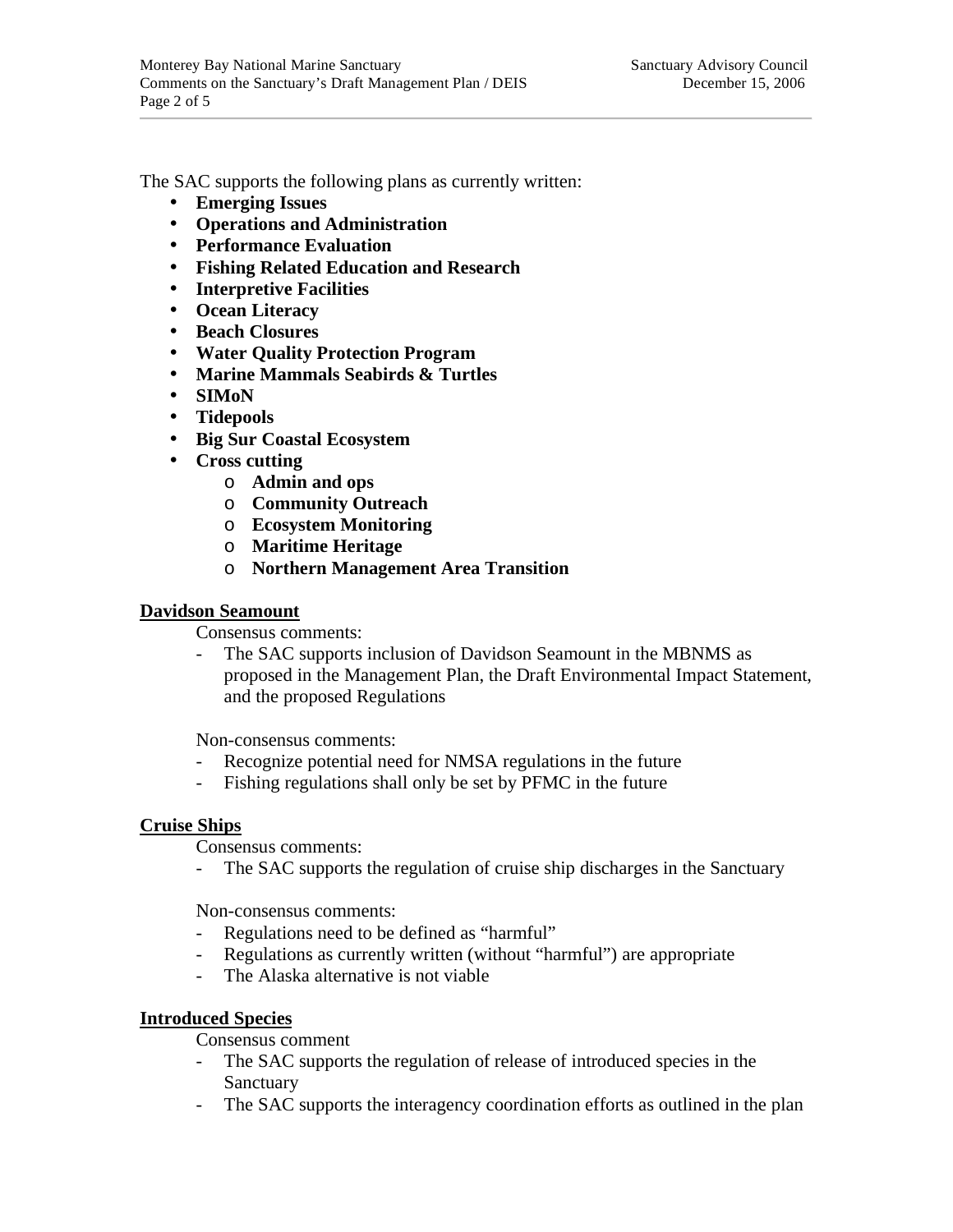Non-consensus comments:

The MBNMS will obtain concurrence from any local jurisdiction that will be affected by a sanctuary regulation aimed at preventing or managing an introduced species before such a regulation takes effect.

## **MPWC**

Consensus comments:

The SAC was unable to reach consensus on this issue and recommends that NOAA look at individual SAC member comments as they relate to MPWCs

Non-consensus comments:

The issue of MPWC should be referred back to a multi-stakeholder working group for resolution

# **Harbors and Dredge**

Consensus comments:

- The SAC supports the Harbors and Dredge Action Plan as currently drafted

Non-consensus comments:

- Sanctuary status will not reduce the ability of a harbor to transport and deposit dredge material to disposal sites. The Sanctuary's role will be to comment to local, state, and federal agencies that have direct responsibility to permit dredging operations, including dredged material disposal. Sanctuary comments should be based on the best available science.

### **Other regulations**

- White shark attraction beyond 3nm

Consensus comments:

The SAC supports the proposed regulation as drafted.

**--** Deserting a vessel

Consensus comment: The SAC supports the regulation as drafted but with the addition of clarifying language regarding the intent and preemptive application of the regulation

- Possession of Sanctuary historical resource Consensus comment: The SAC supports the proposed regulation as drafted
- Leaving harmful matter aboard a grounded or deserted vessel Consensus comment: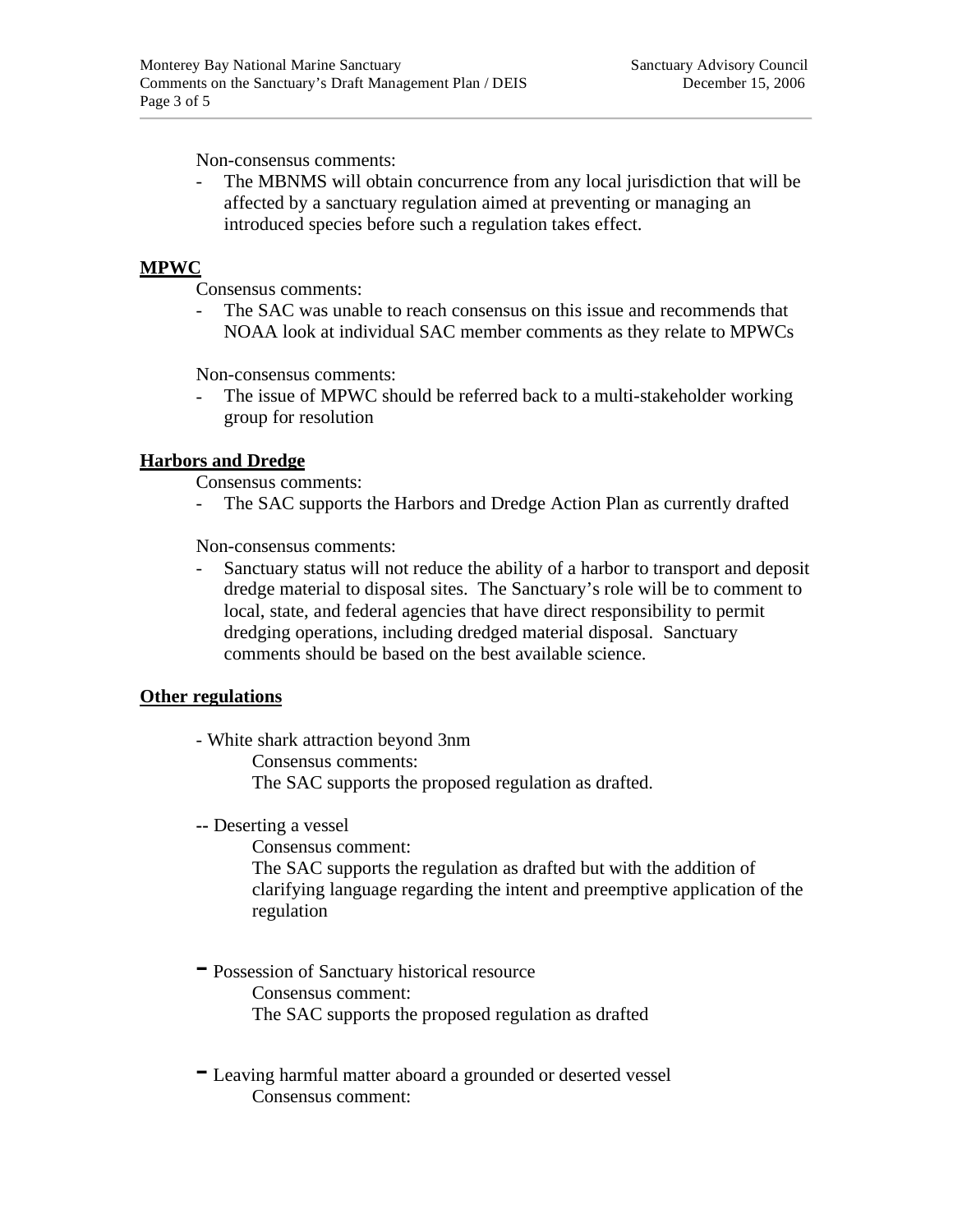The SAC supports the proposed regulation as drafted

- Locking marine sanitation devices to prevent discharge Consensus comment:

The SAC supports the proposed regulation as drafted with the addition of an educational component to increase understanding of the vessel discharge regulations

- Allowing for discharge of generator cooling water, anchor wash, and clean bilge water

Consensus comment: The SAC supports the proposed regulation as drafted

# **MPAs**

Non-consensus comments:

- -The plan should contain improved performance measures
- Fishing regulations should be created by the Pacific Fishery Management Council
- The Sanctuary should retain its authority to issue regulations under the NMSA
- The plan should contain specific dates for completion
- The structure and function of the MPA working group needs to be reexamined
- Affirm that the MPA action plan is appropriate
- The passage of time has demonstrated a lack of need for the MPA action plan
- MPAs are an important conservation tool for the MBNMS

### **Bottom Trawling**

Consensus comments:

The SAC supports the strategies of the plan as written except with the rewording of activities 6.4 and 6.5. Activity 6.4 should read: "Any proposed restrictions on trawling activities should consider the impact on the fishery participants and the community. Activity 6.5 should read: "The sanctuary may recommend management changes with input from..."

Non-consensus comments:

- Recognize potential need for NMSA regulations in the future
- Fishing regulations shall only be set by PFMC in the future
- Make the tone of the introduction more neutral regarding trawling activity